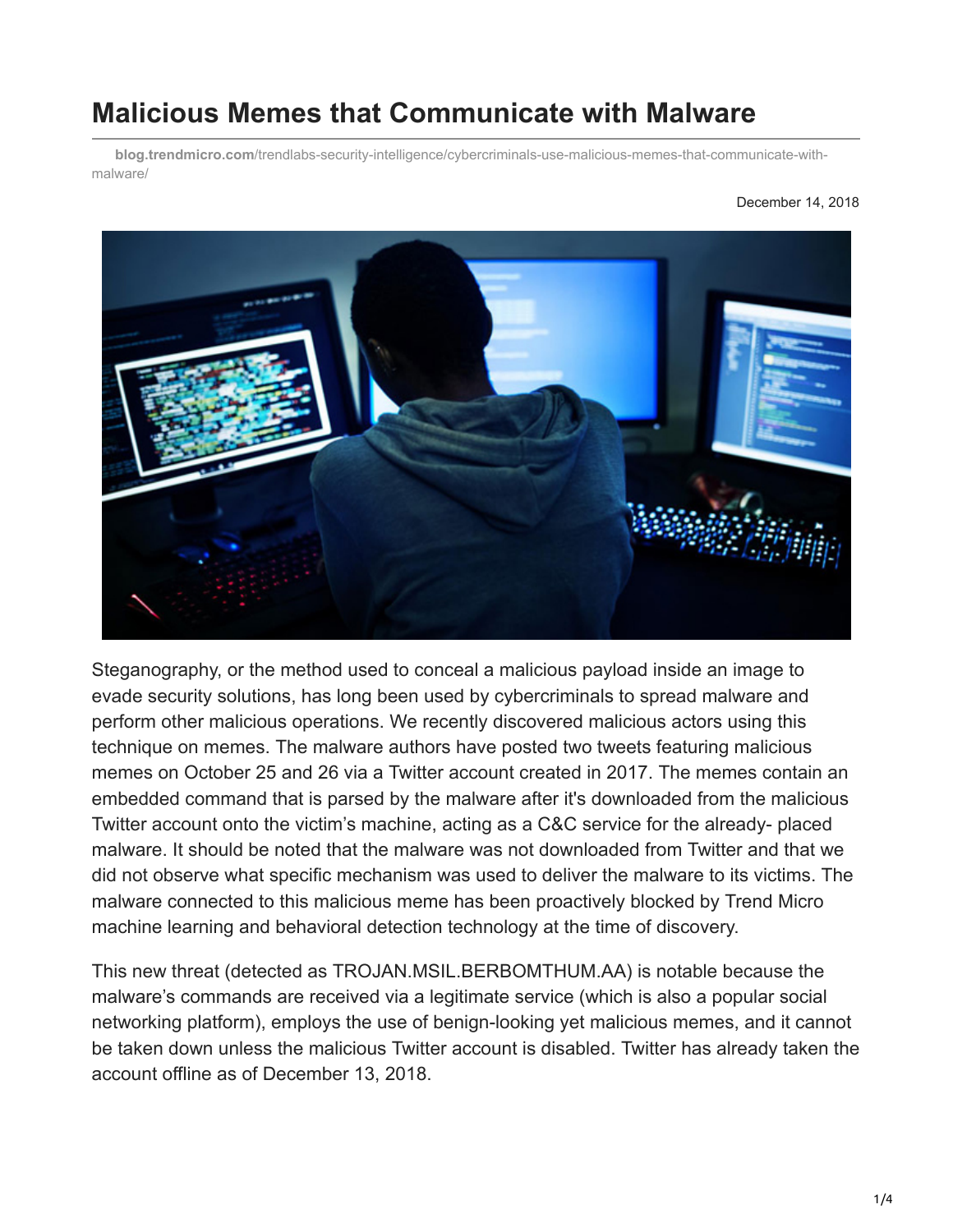Hidden inside the memes mentioned above is the "/print" command, which enables the malware to take screenshots of the infected machine. The screenshots are sent to a C&C server whose address is obtained through a hard-coded URL on pastebin.com.

#### **Analyzing the Malware**

We found that once the malware has been executed on an infected machine, it will be able to download the malicious memes from the Twitter account to the victim's machine. It will then extract the given command. In the case of the "print" command hidden in the memes, the malware takes a screenshot of the infected machine. It then obtains the control server information from Pastebin. Afterwards, the malware sends out the collected information or the command output to the attacker by uploading it to a specific URL address.

A screen capture of the malware's code showing the Pastebin URL Figure 1. A screen capture of the malware's code showing the Pastebin URL

During analysis, we saw that the Pastebin URL points to an internal or private IP address, which is possibly a temporary placeholder used by the attackers.

**Private IP address that a Pastebin URL points to Figure 2. Private IP address that a** Pastebin URL points to

The malware then parses the content of the malicious Twitter account and begins looking for an image file using the pattern: "<img src=\ $(x^*)$ :thumb\" width=\".\*?\" height=\".\*?\"/>" on the account.

A screen capture of the malicious Twitter account Figure 3. A screen capture of the malicious Twitter account

A screen capture of one of the malicious memes posted on the Twitter account Figure 4. A screen capture of one of the malicious memes posted on the Twitter account At the time of analysis, the two memes (DqVe1PxWoAIQ44B.jpg and DqfU9sZWoAAlnFh.jpg) contained the command "print". The embedded commands instruct the malware to perform various operations on the infected machine, such as capture screenshots, collect system information, among others, as described below.

Once the malware downloads the image, it attempts to extract the command that starts with the '/' character.

A screen capture of code snippet to locate a command string Figure 5. A screen capture of code snippet to locate a command string

The following is the list of commands supported by this malware:

| /print     | Screen capture                     |
|------------|------------------------------------|
| /processos | Retrieve list of running processes |

### **Commands Description**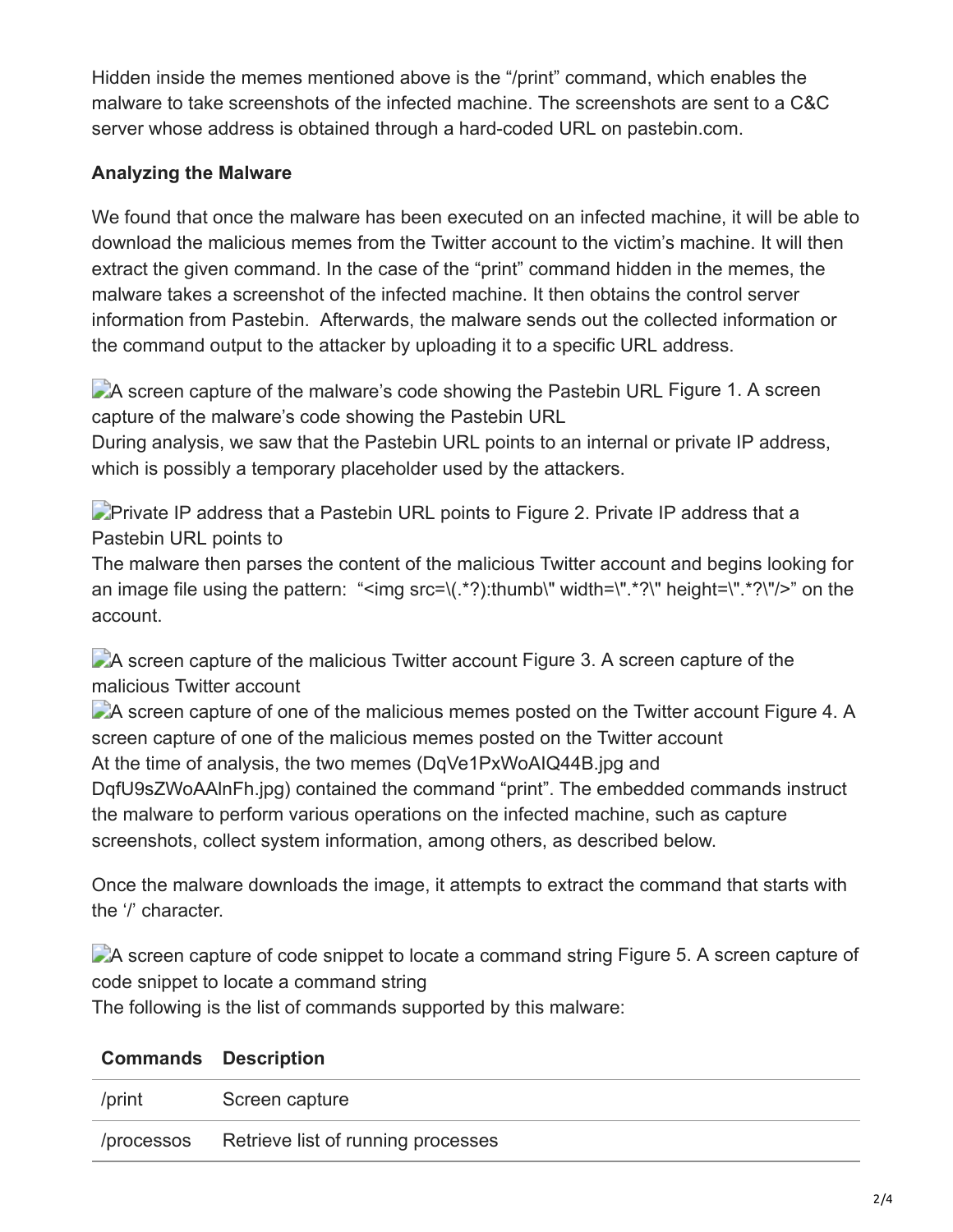| /clip     | Capture clipboard content                                                         |
|-----------|-----------------------------------------------------------------------------------|
| /username | Retrieve username from infected machine                                           |
| /docs     | Retrieve filenames from a predefined path such as (desktop, %AppData%<br>$etc.$ ) |

A screen capture of code featuring the commands supported by the malware Figure 6. A screen capture of code featuring the commands supported by the malware A screen capture of code showing the details of the "/print" command Figure 7. A screen capture of code showing the details of the"/print" command **Trend Micro Solutions**

Users and businesses can consider adopting security solutions that can protect systems from various threats, such as malware that communicate with benign-looking images, through a cross-generational blend of threat defense techniques. Trend Micro endpoint solutions such as the **[Smart Protection Suites](https://blog.trendmicro.com/en_us/business/products/user-protection/sps.html)** and **Worry-Free Business Security** [solutions can protect users and businesses from threats by detect](https://blog.trendmicro.com/en_us/small-business/worry-free.html)ing malicious files and messages as well as blocking all related malicious URLs. **Trend Micro™ Deep Discovery**<sup>™</sup> [has an email inspection layer that can protect enterprises by detecting](https://blog.trendmicro.com/en_us/business/products/network/advanced-threat-protection/deep-discovery-threat-intelligence-network-analytics.html) malicious attachments and URLs.

These solutions are powered by Trend Micro<sup>TM</sup> XGen<sup>TM</sup> security, which provides high-fidelity machine learning that secures the gateway and endpoint, and protects physical, virtual, and cloud workloads. With technologies that employ web/URL filtering, behavioral analysis, and custom sandboxing, XGen security offers protection against ever-changing threats that bypass traditional controls and exploit known and unknown vulnerabilities.

#### **Indicators of Compromise**

Related Hashes (SHA-256)

- 003673cf045faf0141b0bd00eff13542a3a62125937ac27b80c9ffd27bb5c722
- 3579d609cf4d0c8b469682eb7ff6c65ec634942fa56d47b666db7aa99a2ee3ef
- 88b06e005ecfab28cfdbcab98381821d7cc82bb140894b7fdc5445a125ce1a8c
- 8cdb574ba6fcaea32717c36b47fec0309fcd5c6d7b0f9a58fc546b74fc42cacd

## Malware

We recently discovered malicious actors using steganography on memes. It should be noted that the malware was not downloaded from Twitter and that we did not observe what specific mechanism was used to deliver the malware to its victims.

By: Aliakbar Zahravi December 14, 2018 Read time: ( words)